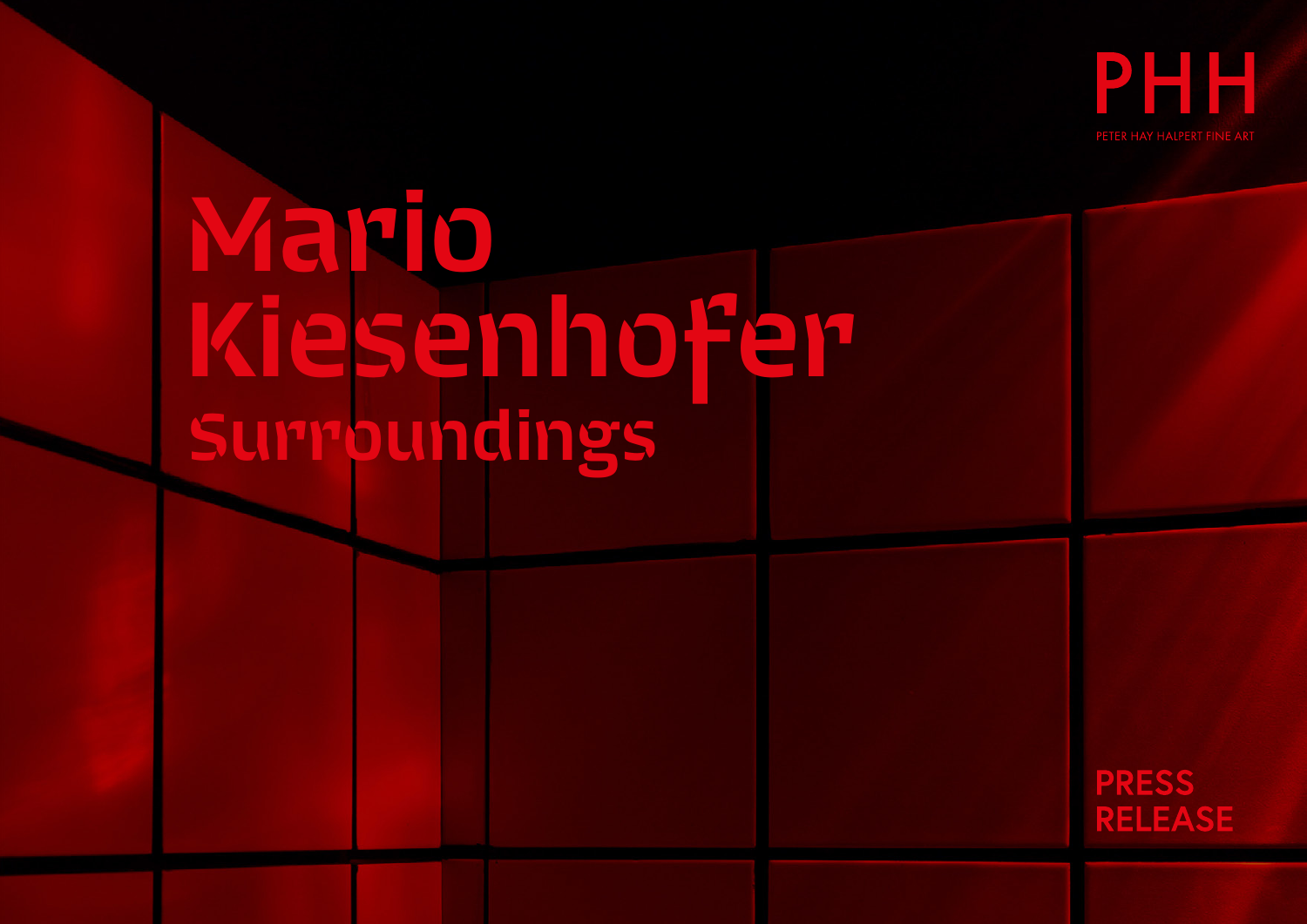

### **MARIO KIESENHOFER SURROUNDINGS**

**2 June – 2 July, 2022**

#### **PETER HAY HALPERT FINE ART**

**in cooperation with Anders Wahlstedt Fine Art**

**521 West 26th Street, First Floor New York, NY 10001**

**Tue – Fri: 11 am–6pm Sat: 11 am–4pm**

**and by appointment: +1 646 220-8657, [phh@phhfineart.com](mailto:phh%40phhfineart.com?subject=Mario%20Kiesenhofer.%20Surroundings) [www.phhfineart.com](https://www.phhfineart.com/)**

### **ARTIST RECEPTION 9 JUNE 2022, 6 – 8 PM**

#### **PANEL DISCUSSION 14 JUNE, 7 PM**

**Mapping Queer Surroundings A Panel on Visibility and Space**

**Austrian Cultural Forum New York 11 East 52nd Street New York, NY 10022** 

**Speakers to be announced**

**Registration required: [events@acfny.org](mailto:events%40acfny.org?subject=registration%20for%20the%20panel%20discussion%20%22Mapping%20Queer%20Surroundings%22)**

Mario Kiesenhofer, *Indoor – NYC Inferno, Manhattan*, 2018, pigment print, framed behind grey glass

supported by

Federal Chancellery Republic of Austria

 $^{-1}$ austrian  $_1$ cultural $^1$ forum $_1^{\text{nyc}}$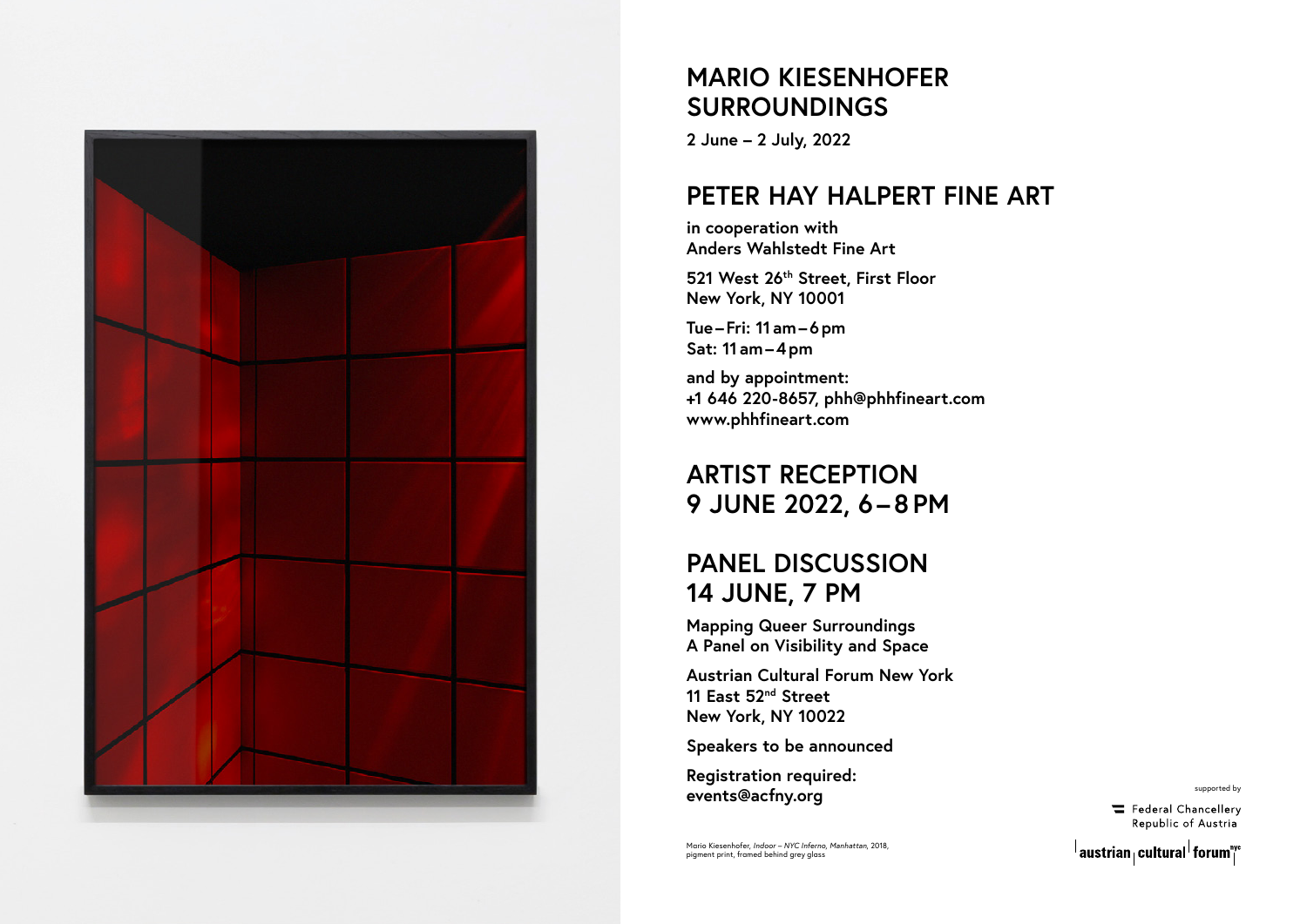

**Peter Hay Halpert Fine Art is pleased to present**  *Surroundings***, an exhibition by emerging queer artist Mario Kiesenhofer. For his first solo show in the United States, Kiesenhofer blurs body representations and maps queer surroundings. He focuses on safe spaces used by the gay community for intimate encounters and sexual interactions, as well as representations of gay men in virtual settings reflecting how they create and control these spaces.**

### **you focus only on me**

**The artist explores these surroundings with his camera, appropriates pictures of online dating profiles and covers the photographs with grey or etched glass, creating highly formal lens-based objects that blur realities.**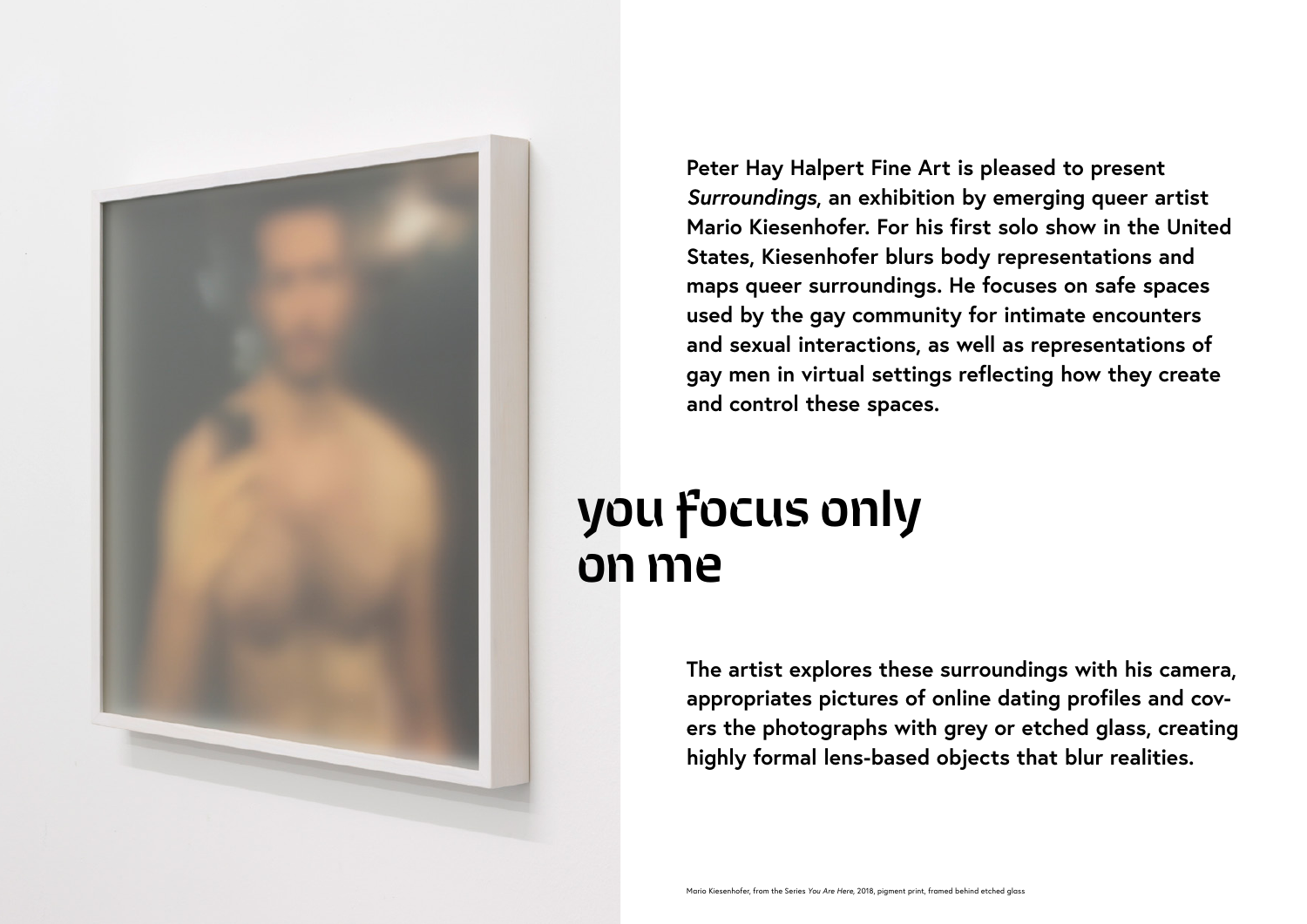

**The artist's exploration of queer spaces and architectures manifests in the black-mirror-like photographs of his** *Indoor* **series, presenting filtered insights into selectively accessible queer underground sex venues, darkrooms, gay-clubs and saunas around the world. Kiesenhofer captures these safe spaces during daytime when the clubs are closed, using only the light that is present on location. Captured in geometric compositions, we find ourselves reflected in the grey glass that covers and protects the sensitive motifs, exploring their intimate atmosphere.**

**The photographs of the Parisian gay sex club** *L'Impact***, for example, suggest a comparison with William Eggleston's photograph of a red ceiling, whose pioneering theme of the banal and everyday is also reflected in Kiesenhofer's photographs as he focuses on raw and trivial details such as screws and self-made interiors that nevertheless become signifiers of difference when considering the queerness of these spaces.**



William Eggleston, *Untitled*, ca 1973 © Eggleston Artistic Trust. Image courtesy of Eggleston Artistic Trust and David Zwirner.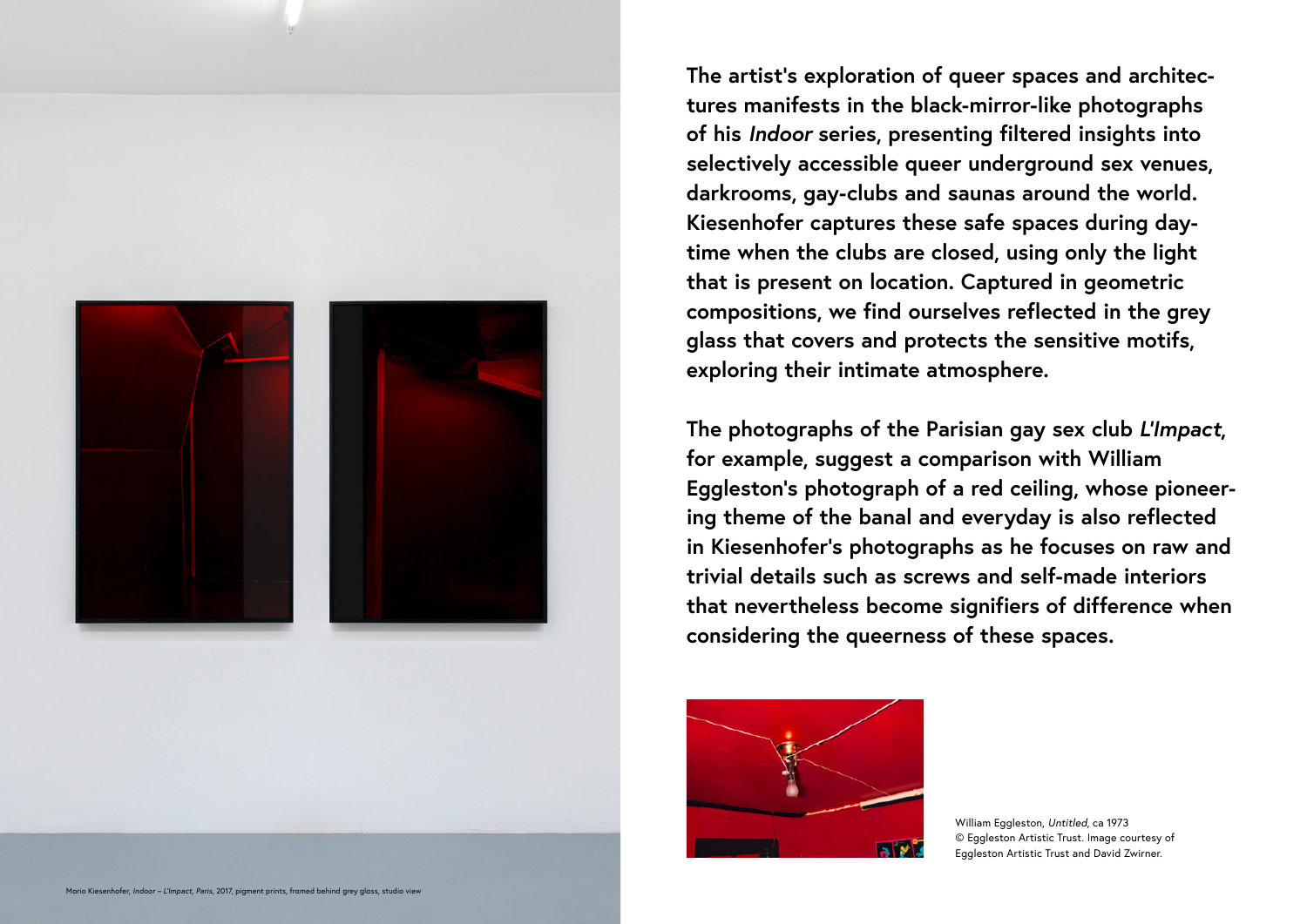

**At the same time, Kiesenhofer confronts us with very specific and hyper-masculine military motifs such as a truncheon attached to a wall at the London underground sex dungeon** *The Bunker***, which served as a protective bunker during the time of World War II and now is a safe space for the gay fetish scene. Again, the context in which the motif appears is of great importance and is highly topical against the backdrop of Russia's war of aggression in Ukraine, where the underground in contested areas currently serves as a safe space for civilians.**

### **you are safe with us**

**These works contrast with the blurred portraits of the series** *You Are Here***, where Kiesenhofer presents another side of the contemporary gay cruising culture.**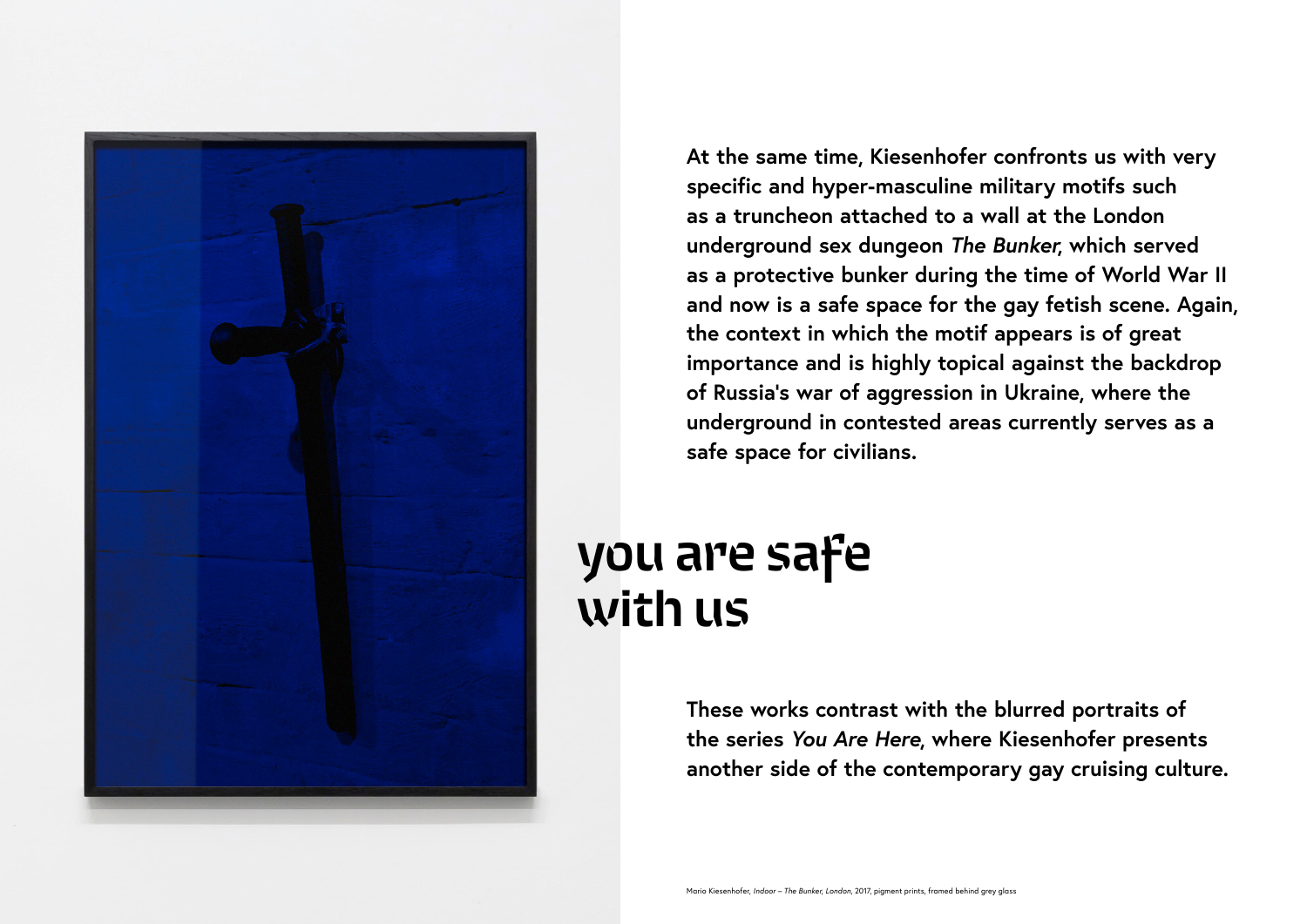

**Protected by etched glass the appropriated profile pictures of gay online dating platforms are telling an opposing visual story. Blurred and alienated, these selfies and body close-ups offer insights into the mechanisms of a market yet create a portrait of vulnerability and self-projection. In 2018, it was disclosed that the gay dating app Grindr was sharing sensitive user data such as their location and HIV status with third parties. In this context, Kiesenhofer's use of blurred glass to protect the profile images and queer surroundings can be read as an allegory for data privacy at a time when democratic values and the right to freedom of sexuality are once again at risk in certain parts of the world.**

## **I am moving away from you**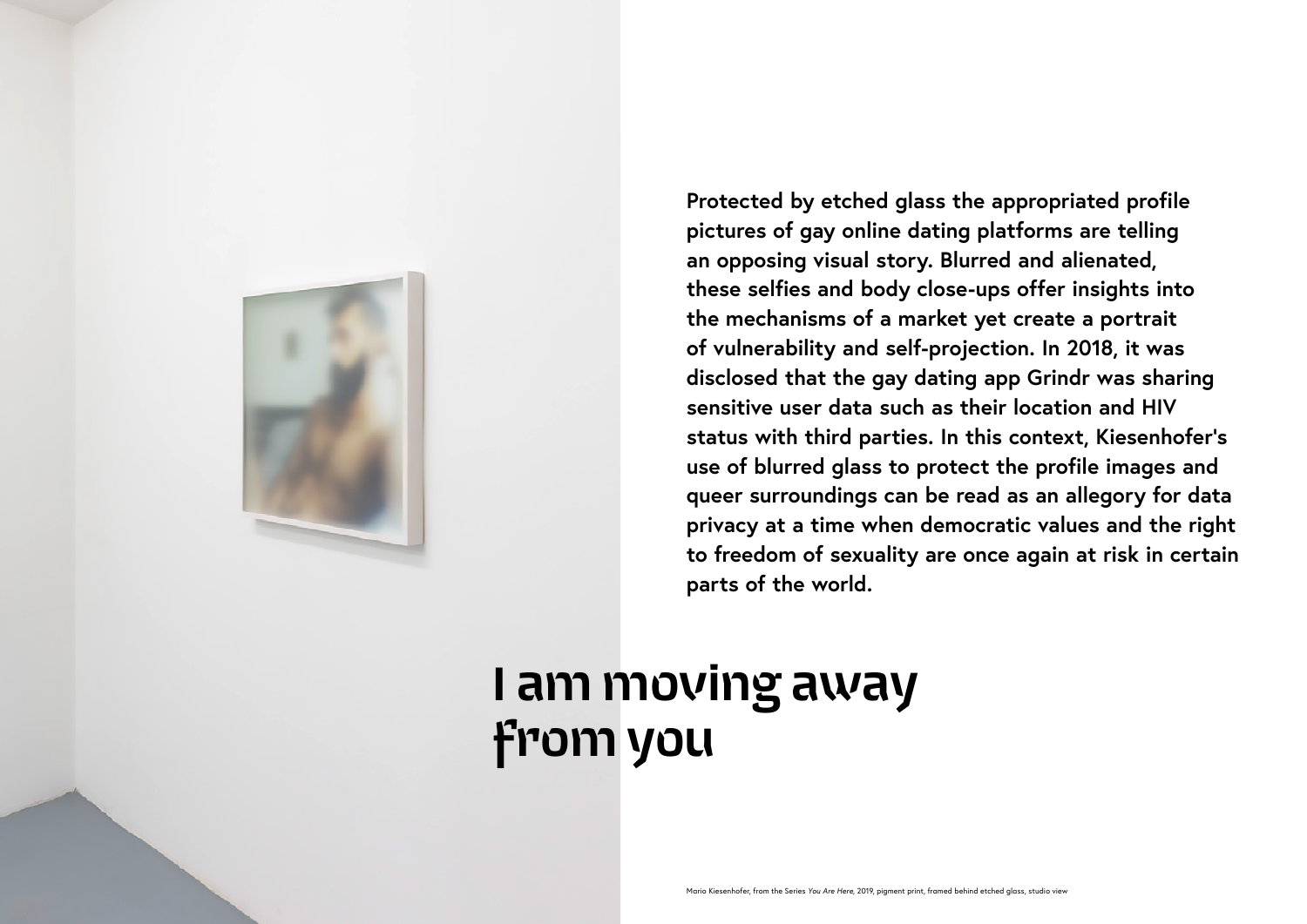

**In the context of the pandemic, the associated social restrictions and the shift into virtual space, Kiesenhofer's work depicts an even more thoughtful picture of this current void and loss.**

**His specific use of display materials plays with queer visibility and augments the relationship that the artworks form with the exhibition space and its viewers. Combined with text fragments on the walls of the gallery space, Kiesenhofer's lens-based objects connect different layers of queer presence, creating an immersive tension that invites the viewers to become involved.**

**The exhibition will be accompanied by a panel discussion at the Austrian Cultural Forum New York on June 14, 2022:** *Mapping Queer Surroundings – A Panel on Visibility and Space.*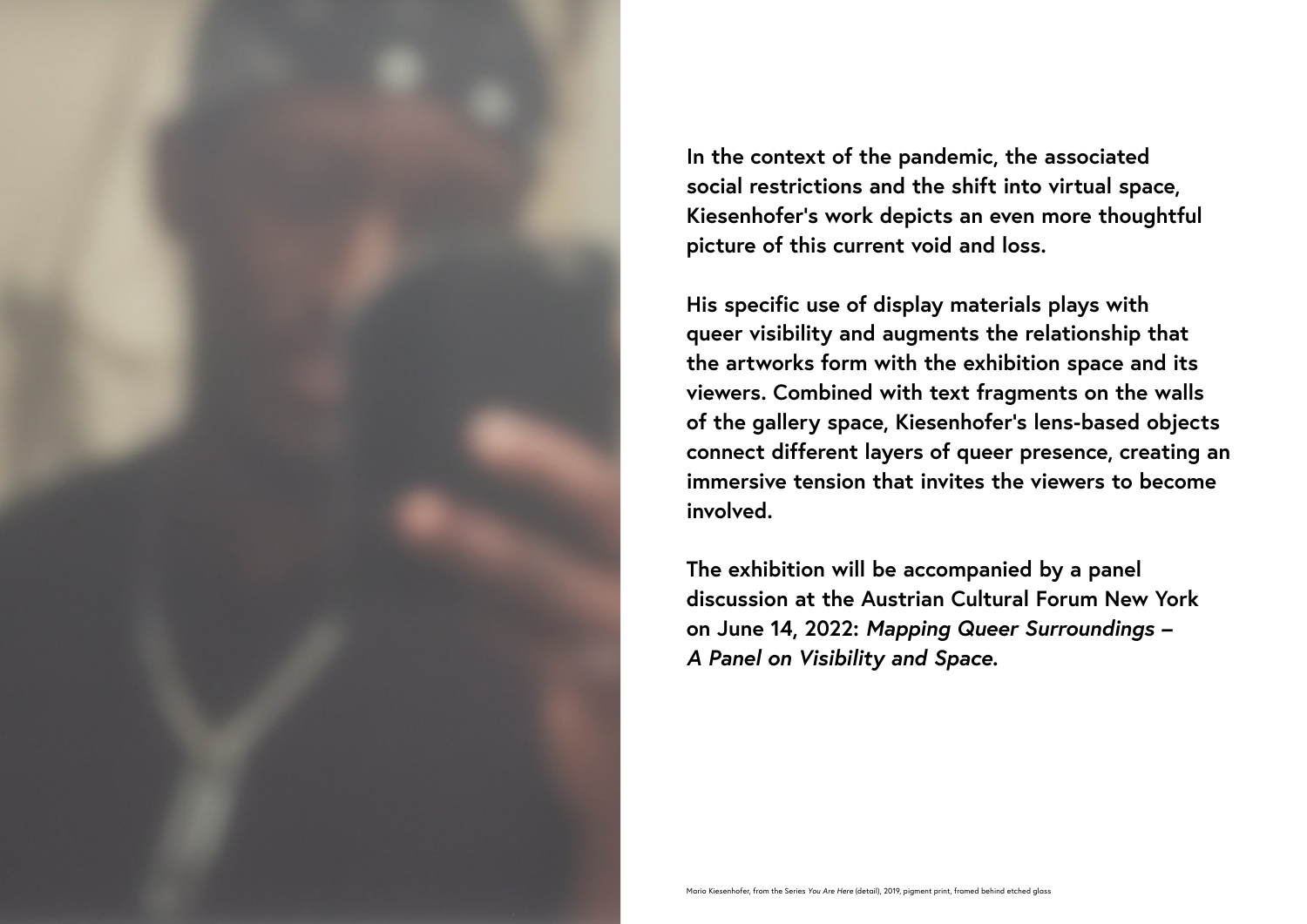

### **ABOUT THE ARTIST**

**Mario Kiesenhofer was born in 1984 in Austria. He lives and works in Vienna and is represented by Peter Hay Halpert Fine Art in the USA.** 

**Kiesenhofer studied Photography and Video Art under the guidance of Matthias Herrmann and Dorit Margreiter at the Academy of Fine Arts in Vienna. His works have been shown in London (Austrian Cultural Forum), Tokyo (A- Gallery), Poland (BWA Gallery, Tarnów) and at the Vienna Museum (among others). In 2018 he was a resident at the International Studio & Curatorial Program in Brooklyn and a finalist for the Wolf Suschitzky Photography Prize. In 2020 Kiesenhofer was awarded a special mention by the jury at the Portfolio Review at Fotomuseum Winterthur in Switzerland. He is co-founder of** *Streulicht* **– a discursive publication series on photography and related arts.**

#### **Exhibitions (selection):**

- *Safe Spaces Remote Places***, TOP19BTM19, Vienna, AT** *Shifting Layers***, Bildraum 01, Vienna, AT 2021**
- *Fotohof Calling***, online exhibition, Fotohof, Salzburg, AT** *Plat(t)Form***, Portfolio review, Fotomuseum Winterthur, CH 2020**
- *Sensations. Closer the People***, Kunstverein Schattendorf, AT** *Queer Art Space Vienna***, Kunsthalle Exnergasse, Vienna, AT** *Everlasting Light***, Artspace Tim Nolas, Vienna, AT 2019**
- *Wolf Suschitzky Photography Prize Exhibition***, Austrian Cultural Forum, London, UK 2018**
- *Preface. Image Politics in Fashion and Arts***, A-Gallery, Tokyo, JP 2017**
- *Sex in Vienna***, Vienna Museum, AT** *Pattern. City. Tarnów***, BWA Gallery, Tarnów, PL 2016**
- *Five Directions of Photography through Photography***, Gallery Hilger, Vienna, AT 2010**

Photo © Eva Kelety